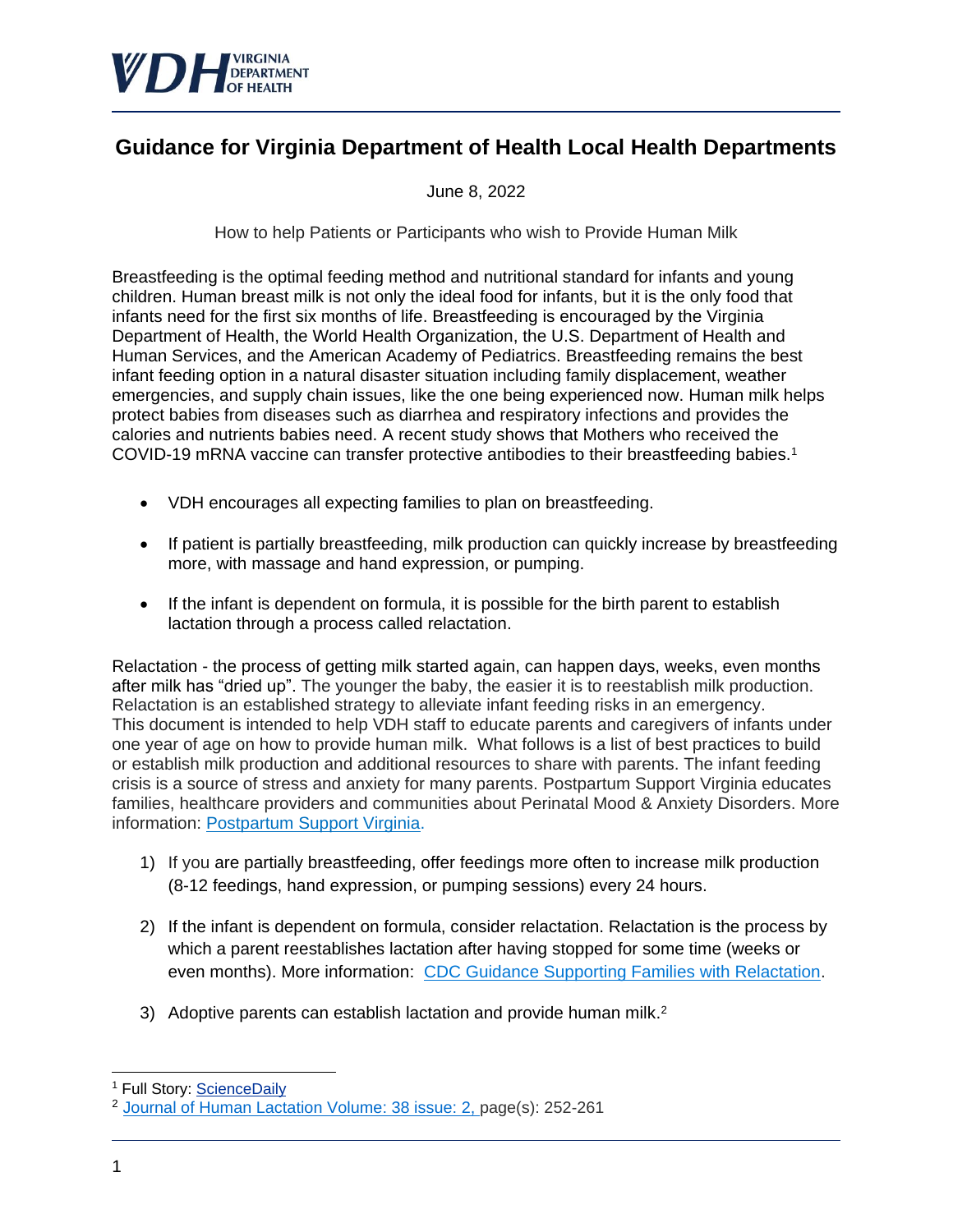

- 4) Seek skilled lactation support if wishing to establish or build milk production. (see resources below)
- 5) Check with baby's physician or healthcare provider with any questions, especially if the infant is on a restricted diet or has any medical conditions.
- 6) Seek peer breastfeeding support through WIC, social media support groups, or with mother to mother support groups like [Breastfeeding USA ,](https://breastfeedingusa.org/) [La Leche League ,](https://lllusa.org/) or [ROSE .](https://breastfeedingrose.org/resources/)
- 7) You may contact the local health department or WIC office for local referrals. Go to [Local Health Districts](https://www.vdh.virginia.gov/local-health-districts/) and click on the map that contains your location.
- 8) Parents wishing to initiate or increase milk production should be referred to skilled lactation care, there are several breastfeeding medicine clinics in Virginia.

[Children's Hospital of Richmond Lactation Clinic:](https://www.chrichmond.org/services/primary-care/lactation/lactation-services) 804-828-CHOR (2467)

[Children's Hospital of the King's Daughters Breastfeeding Medicine:](https://www.chkd.org/Our-Services/Specialty-Care-and-Programs/Breastfeeding-Medicine/) 757-668-6984

[Inova Breastfeeding Medicine:](https://www.inova.org/locations/inova-breastfeeding-medicine) [571-419-5640](tel:5714195640)

[University of Virginia Breastfeeding Medicine Clinic:](https://uvahealth.com/locations/profile/breastfeeding-medicine-clinic) 434-924-0000

Specially trained lactation professionals with the International Board Certified Lactation Consultant credential can be located in the directories listed below in resources.

- 9) Informal breast milk sharing carries potential risks. Please refer to the Academy of [Breastfeeding Medicine's 2017 Position Statement on Informal Breast Milk Sharing for](https://abm.memberclicks.net/assets/DOCUMENTS/ABM%27s%202017%20Position%20Statement%20on%20Informal%20Breast%20Milk%20Sharing%20for%20the%20Term%20Healthy%20Infant.pdf)  [the Term Healthy Infant.](https://abm.memberclicks.net/assets/DOCUMENTS/ABM%27s%202017%20Position%20Statement%20on%20Informal%20Breast%20Milk%20Sharing%20for%20the%20Term%20Healthy%20Infant.pdf)
- 10) Human milk may be a suitable alternative for families who feed certain specialty formulas for metabolic disorders. Pasteurized Human Donor Milk (PHDM) may be obtained from a milk bank with a prescription from the patient's healthcare provider. More information about milk banks can be found at [Human Milk Banking Association of](https://www.hmbana.org/)  [North America](https://www.hmbana.org/) (HMBANA). Some insurance plans cover the cost of PHDM and Abbott Nutrition may also help cover the cost temporarily during the supply disruption.

REMEMBER: Talk to baby's healthcare provider with any questions, relactation is possible and encouraged for parents who desire to provide human milk.